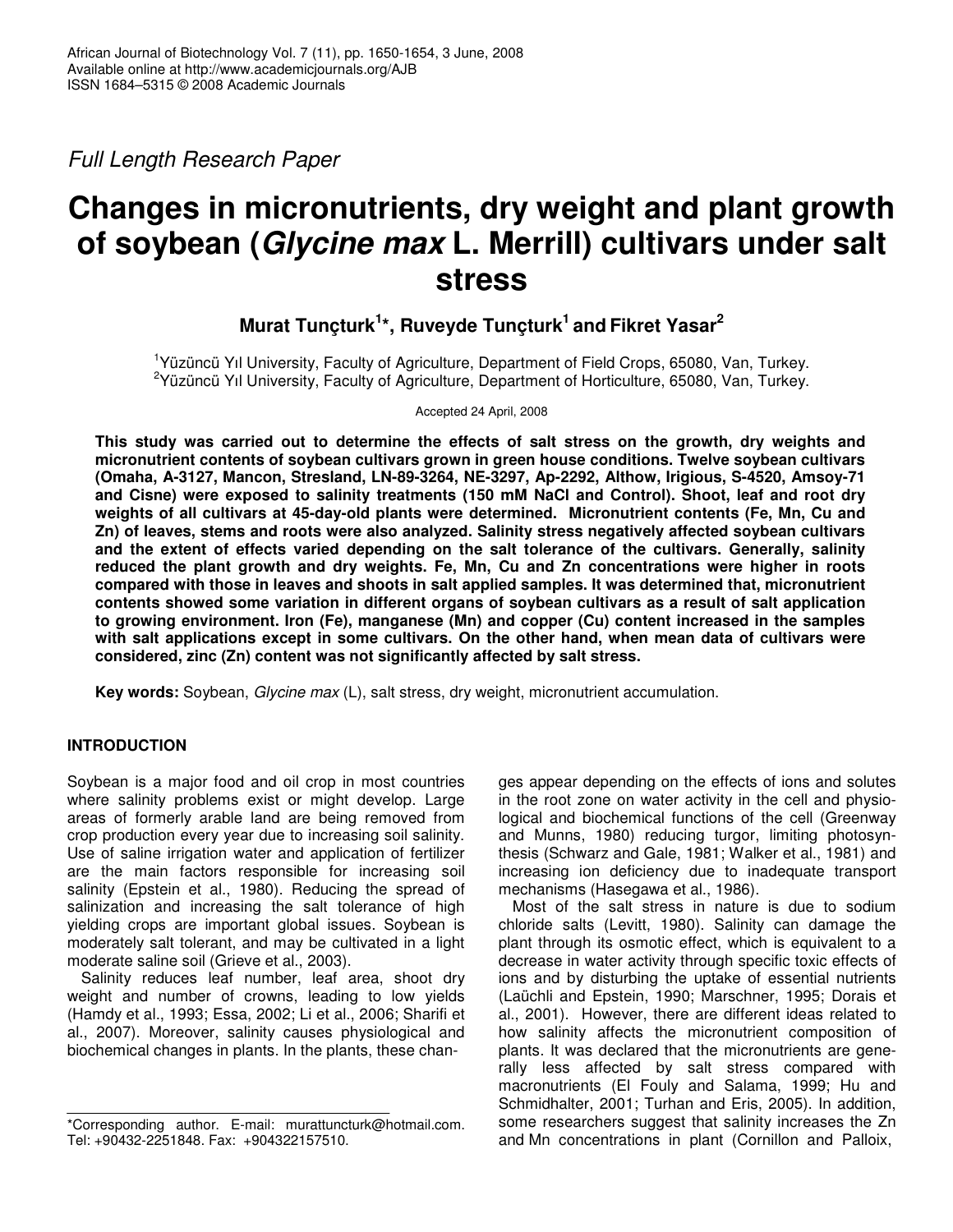1997; Alpaslan et al., 1998; Villora et al. 2000). On the contrary, Sanchez-Raya and Delgado (1996) declared that salinity generally decreases Fe and Mn transport from seed to seedling in sunflower and transport of Fe to aerial part also markedly reduces.

Some nutritional disturbances are expected under saline condition, resulting in high ratios of Na/Ca and Na/K. In presence of excess NaCl in medium, Na and Cl are accumulated in plant organs, and these saline ions can affect other mineral elements uptake through competitive interactions or by affecting the ion selectivity of membranes, which causes nutrient deficiencies in plants (Bohra and Döffling, 1993). Under saline conditions, a non-uniform distribution of ions in the successive leaves within the shoots and between the leaf blade and sheath has been observed frequently (Boursier and Läuchli, 1989; Jeschke and Wolf, 1988; Munns et al., 1988; Yasar et all 2006).

The objectives of the present article are to investigate the effect of salinity on the shoot and root length; dry root, dry shoot and dry leaf weight in soybean cultivars and to determine the micronutrient distribution in the successive roots, shoot and leaves under salinity stress.

#### **MATERIAL AND METHODS**

An experiment was conducted in pots filled with soil in the greenhouse of the Horticulture Department of Agriculture, Faculty of Yuzuncu Yil University, Van, Turkey during April-June, 2007. The experiment was carried out using a complete randomized design with control and sodium chloride (NaCl) (0 and 150 Mmol) treatments replicated three times. Twelve soybean (*Glycine max* L. Merrill) cultivars (Omaha, A-3127, Mancon, Stresland, LN-89-3264, NE-3297, Ap-2292, Althow, Irigious, S-4520, Amsoy-71 and Cisne) were used as experimental material.

Ten seeds of each cultivar were sown directly in plastic pots containing 4 kg of loam soil. Surface soil was collected from an agricultural field and passed through a 2-mm mesh screen. The texture of the soil based on sand clay silt, total organic matter 1.96%, total salt 0.035%, pH 7.30, total nitrogen 0.9%, available phosphorus 28 mg kg<sup>-1</sup> dry soil, exchangeable potassium 180 mg kg<sup>-1</sup> dry soil. All pots were fertilized with urea as a nitrogen fertilizer equivalent to 150 kg ha<sup>-1</sup> and triple-superphosphate (80 kg P<sub>2</sub>O<sub>5</sub> ha<sup>-</sup> 1 ) were incorporated into the soil before seeding. The daily air temperature ranged from 30ºC (maximum at day) to 10ºC (minimum at night), with the daily average temperature being about 25ºC. Relative humidity fluctuated between 30 and 85%; the average value was about 60%.

Salinity treatments: Non-salt-treated plants were kept as controls and salt-stressed plants were subjected to 150 mM NaCl 30 d after sowing. The salinity treatments were maintained until final harvest. The pots were randomly arranged in a green house and rearranged several times during the growth period. After sowing, soils were watered immediately and watering was carried out regularly on daily interval during experiment (45 days). Plants were irrigated until saturated, with the excess solution allowed to drain into collection pans.

Thinning was carried out 15 days after planting, leaving four plants from each pot; 30 days later, salt-treatment started. After 45 days, plants were lifted and samples were washed in deionized water to remove salts from the tissue surfaces. Plant and root height (cm) was measured. After this, leaves, roots and shoots were separated. Their dry weights were determined after drying for

For micronutrients determination, dry samples of roots, shoots and leaves were extracted in concentrated  $HNO<sub>3</sub>$  and  $HClO<sub>4</sub>$ . Fe, Mn, Cu and Zn contents were determined by atomic absorption spectrometry (AAS) according to Kacar (1984).

Data were analyzed by an analysis of variance using SAS (1985) software to test the significance of the main effects. Means were compared using LSD multiple range tests. Terms were considered as significant at the level of *P* < 0.05.

#### **RESULTS AND DISCUSSION**

The effects of salinity treatment on the plant heights, root length, dry root weight, dry shoot weight and dry leaf weight of twelve soybean cultivars are shown in Table 1. While root dry weight and shoot dry weight were affected by salinity, the difference between cultivars was not significant (P>0.05). However, the difference of plant height, root length and leaf dry weight in both salt treatment and cultivars was significant (P<0.01). The results showed that salt stress caused significant reductions in all growth variables including dry weights for all soybean cultivars except Mancon.

Plant heights recorded 45 days after planting were significantly affected by salt treatment (Table 1). Plants of the Ne-3297 cultivar were taller than that of the other cultivars in control group. Salinity decreased the plant height of soybean cultivars, but it did not affect that of Mancon and Irigious. Plant height of Althow was more affected (25% reduction compared to controls) than of the other cultivars. A comparison of the responses of the different cultivars indicated that root length was reduced significantly by salt stress except Mancon. Althow was more affected (19% reduction compared to controls) than the other cultivars in point of root length. Root dry weight was reduced by salinity in all cultivars except for Mancon. Shoot dry weight was reduced by salinity in all cultivars, but observed decrease was less in Mancon and Irigious cultivars. This shows that root was more affected than shoot by the salt treatment. For example, in the present experiment, root dry weight was more affected than shoot dry weight by salt stress. Leaf dry weight decreased significantly by salt treatment in all cultivars except Mancon. It seems that salinity affected (25% reduction compared to controls) the leaf dry weight of Althow more significantly than that of other cultivars.

Salt treatment affects differently early growth stages of plants. Salinity has both osmotic and specific ion effects on plant growth (Dionisio-Sese and Tobita, 2000). In present study, salt stress caused a significant decrease in plant height, dry weights of root, shoot and leaf of cultivars (Table 1). Reduction in plant growth as a result of salt stress has also been reported in several other plant species (Ashraf and McNeilly, 1990; Mishra et al., 1991; Ashraf and O'leary, 1997; Turkmen et al., 2008). The uptake of some mineral nutrients dissolved in water is also restricted in plants. Thus, growth and development of plants are inhibited due to occurring defect in meta-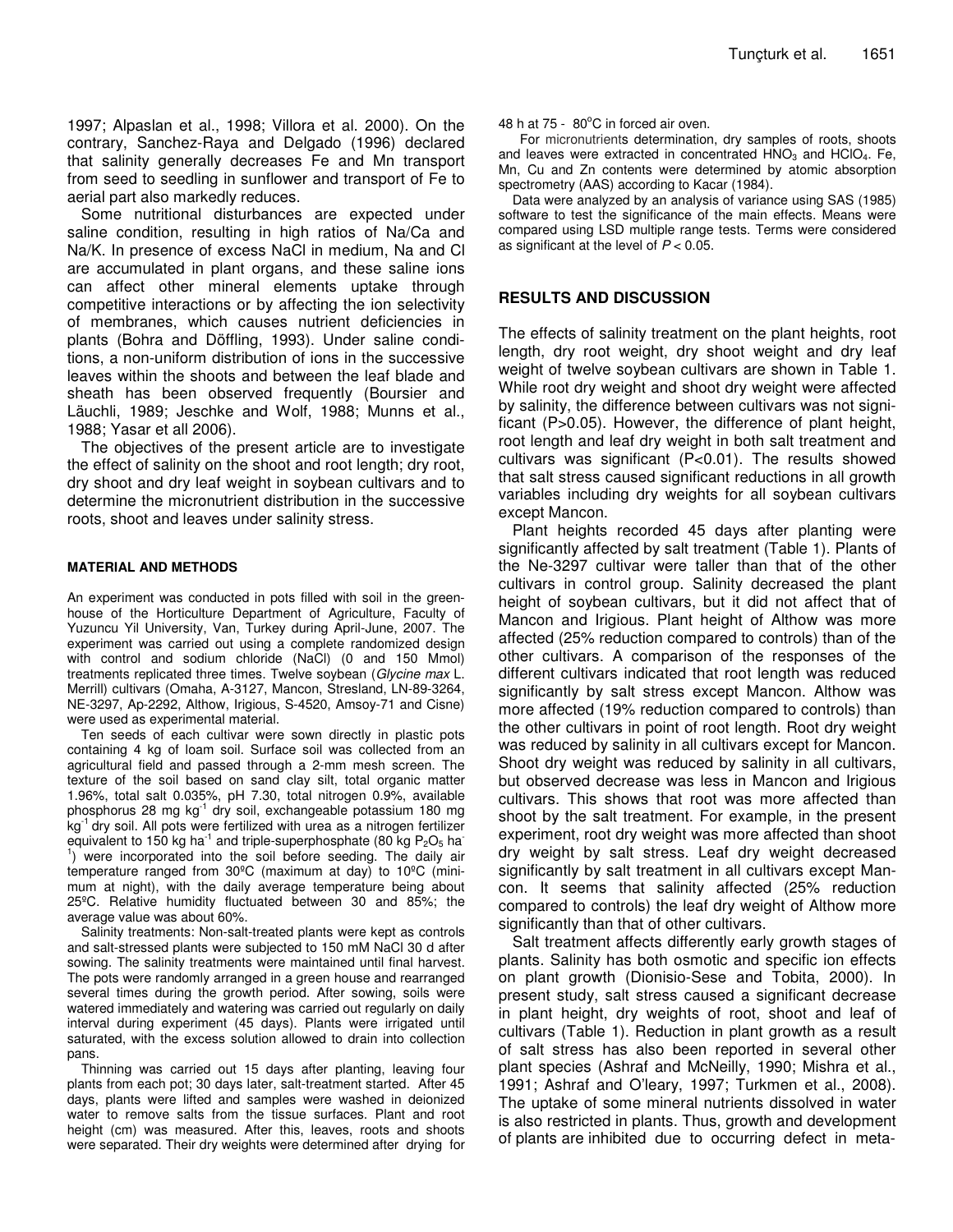|                               | Plant height <sup>a</sup> |         | Root length <sup>a</sup> |                    | Root dry <sup>b</sup> weight Shoot dry weight <sup>b</sup> |      |      |      | Leaf dry weight <sup>a</sup> |                    |  |
|-------------------------------|---------------------------|---------|--------------------------|--------------------|------------------------------------------------------------|------|------|------|------------------------------|--------------------|--|
| <b>Variett</b>                | 0                         | 150     | 0                        | 150                | 0                                                          | 150  | 0    | 150  | 0                            | 150                |  |
| Omaha                         | 22.0 de                   | 18.7f   | 19.7 bc                  | 19.0 ac            | 0.29                                                       | 0.26 | 0.29 | 0.27 | $0.62$ ef                    | 0.52e              |  |
| A-3127                        | 22.5 de                   | 18.8f   | 17.8 c                   | 16.3 c             | 0.27                                                       | 0.25 | 0.29 | 0.27 | 0.62f                        | $0.57$ ce          |  |
| Mancon                        | 28.3 a                    | 29.0a   | 20.0 <sub>bc</sub>       | $20.3$ ab          | 0.27                                                       | 0.28 | 0.30 | 0.29 | $0.70$ bd                    | 0.75a              |  |
| Stresland                     | 23.3 ce                   | 21.7 df | 19.0 <sub>b</sub> c      | 17.7 bc            | 0.29                                                       | 0.26 | 0.30 | 0.27 | $0.65$ cf                    | $0.61$ cd          |  |
| LN-89 3264                    | 21.7 de                   | 18.3f   | 18.8 bc                  | 16.7 bc            | 0.30                                                       | 0.24 | 0.28 | 0.24 | 0.58f                        | 0.52e              |  |
| Ne-3297                       | 30.3a                     | 26.5 ac | 18.0 <sub>c</sub>        | 17.8 bc            | 0.29                                                       | 0.26 | 0.30 | 0.26 | $0.70$ bd                    | $0.55$ ce          |  |
| Ap-2292                       | 29.7 a                    | 27.7 ab | 19.7 bc                  | 17.0 bc            | 0.30                                                       | 0.24 | 0.29 | 0.27 | 0.63 df                      | $0.60$ cd          |  |
| Althow                        | 28.2 a                    | 21.3 ef | 21.3 ac                  | 17.3 b             | 0.30                                                       | 0.23 | 0.30 | 0.24 | $0.71$ bc                    | $0.54$ de          |  |
| <i><u><b>Irigious</b></u></i> | 23.8 bd                   | 24.3 be | 23.7a                    | 22.3a              | 0.30                                                       | 0.24 | 0.28 | 0.27 | 0.73 <sub>b</sub>            | 0.68 <sub>b</sub>  |  |
| S-4520                        | 27.8 ab                   | 25.7 ad | 22.0ab                   | 21.7 a             | 0.29                                                       | 0.26 | 0.30 | 0.28 | 0.69 <sub>be</sub>           | 0.62 <sub>bc</sub> |  |
| Amsoy 71                      | $27.0 \text{ ac}$         | 23.3 ac | $20.3$ ac                | 20.0 <sub>ac</sub> | 0.29                                                       | 0.26 | 0.31 | 0.29 | 0.91a                        | 0.75a              |  |
| Cisne                         | 19.3 е                    | 17.7 e  | 18.0 <sub>c</sub>        | 16.2 c             | 0.26                                                       | 0.24 | 0.28 | 0.26 | 0.61f                        | 0.50e              |  |
| Mean                          | 25.3                      | 22.8    | 19.8                     | 18.5               | 0.29                                                       | 0.25 | 0.29 | 0.27 | 0.68                         | 0.60               |  |
| <b>LSD</b>                    | 2.69                      |         | 2.33                     |                    | Ns.                                                        |      | Ns.  |      | 0.038                        |                    |  |

Table 1. Effects of NaCl treatment on leaf, shoot and root dry weights, plant height and root length in soybean cultivars.

<sup>a</sup>Mean values indicated by the same latter are not significant different (p<0.05). <sup>b</sup>Not significant.

bolism. Some investigators thought that because of ion accumulation by changing membrane permeability, metabolism was negatively influenced (Cramer et al., 1985; Grieve and Fujiyama, 1987). Most crop plants suffer after exposure to saline conditions and showed decline in growth. The deleterious effect of salinity was suggested as a result of water stress, ion toxicities, ion imbalance, or combination of all these factors (Kurt et al., 1986).

The findings related to micronutrient contents of roots, shoots and leaves of plants are shown in Table 2. As shown from the table, differences in amounts of Fe, Mn, Cu and Zn are significant among all cultivars. Significant differences were determined among varieties in terms of Fe, Mn, Cu and Zn contents (Table 2). Fe, Mn, Cu and Zn concentrations were higher in roots compared with shoots and leaves in the salinized samples.

When compared to control plants, salt treatment caused significant increases in Fe content in roots (except for Stresland and Ne-3297), shoots (except for LN-89-3264, Althow, Irigious and S-4520) and leaves (except for Omaha, LN-89-3264 and Ne-3297) of all varieties. Similar result was reported for tomato cultivars, where Fe concentration decreased in some cultivars and increased in the others under salt stress (Martinez, 1987). However, S-Raya and Delgado (1996) suggested that Fe transport decreased from seed to seedling under salt stress in sunflower. On the other hand, Lazof and Bernstein (1999) have determined that salinity had no effect on Fe content of lettuce leaf.

In the root part of plants, Mn content decreased for Omaha, Ne-3297 and Althow in salt stress treatment; however, its concentration increased in the other cultivars. Mn content decreased with salt stress in shoot of plants in the Omaha, Mancon, Ne-3297 and Irigious.

However, it increased in the others cultivars shoots. Mn content of leaves decreased in the LN-89-3264, Ne-3297 and Irigious, but increased in the other cultivars. Wang and Han (2007) reported that salinity significantly increases the uptake and concentration of Mn in the shoots and leaves of alfalfa plants. On the other hand, it was found that salinity had no effect on Mn content of root and aerial part of strawberry (Turhan and Eris,  $2005$ ).

Copper contents of plant organs were different under salt stress. While it decreased in roots of A-3127, LN-89-3264, Ne-3297, Althow and Amsoy-71, it increased in the roots of the other cultivar. Salt application decreased the Cu concentration in shoots of Omaha, Althow, Irigious and S-4520, while there was increase in the other cultivars as a result of the treatment. Cu decreased in leaves of A-3127, Mancon, Stresland, LN-89-3264, AP-2292 and Amsoy-71, but increased in the other cultivars. Wang and Han (2007) determined that salinity reduced the uptake and concentration of Cu in alfalfa plants but significantly increased Zn content in the roots, shoots and leaves. On the other hand, Alpaslan et al. (1998) and Martinez et al. (1997) observed that salinity increased Mn content in rice, wheat and tomato plants.

Zinc contents of plant organs were different under salt stress; while it decreased in roots of A-3127, LN-89-3264 and Althow, it increased in the other cultivars. It also decreased in shoots of Omaha, Mancon, Ne-3297 and Irigious, but increased in the other cultivars. Zn decreased in leaves of Omaha, A-3127, Stresland, LN-89-3264, Ne-3297, Ap-2292 and Irigious, but increased in the other cultivars. Previously, conflicting results have been obtained in other plants in terms of Zn content under salt stress conditions. In most cases, salinity in-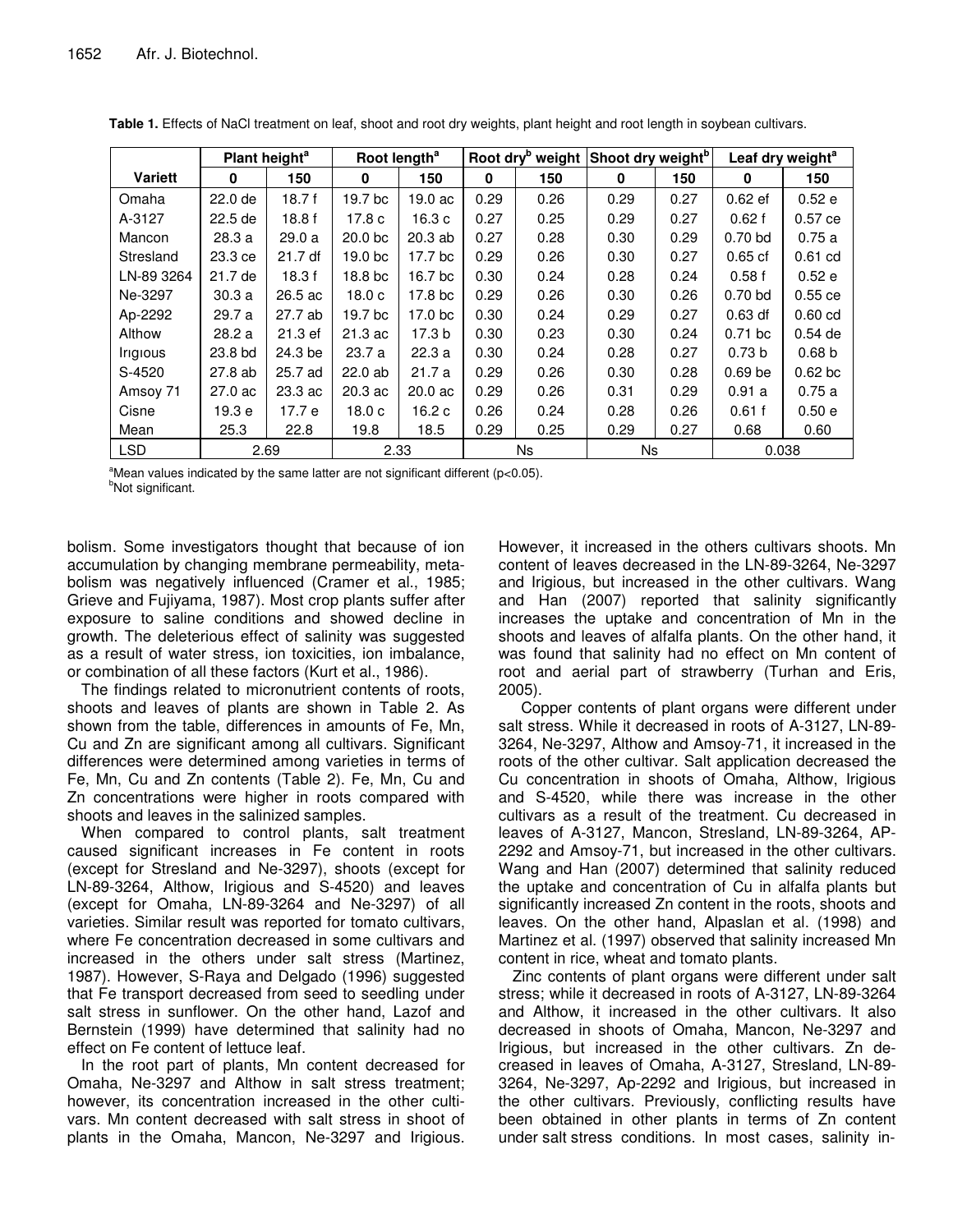| M.N | <b>P.O</b> | т           | Omaha             | A-3127            | <b>Mancon</b>     |                   | Stresland LN-89-3264 | Ne-3297 | Ap-2292   | <b>Althow</b> | <b>Irigious</b>   | S-4520            | Amsoy 71 | <b>Cisne</b> | T.M   | P.O.M   |
|-----|------------|-------------|-------------------|-------------------|-------------------|-------------------|----------------------|---------|-----------|---------------|-------------------|-------------------|----------|--------------|-------|---------|
| Fe  |            | $\Omega$    | 81.0cd            | 74.8 de           | $59.5$ fg         | 115.3a            | 85.8 c               | 87.3 c  | 79.6 cd   | 74.3 de       | 97.3 b            | 54.5 g            | 57.3 g   | 67.1ef       | 77.8  |         |
|     | Root       | 150         | 108.7 a           | 99.3 bc           | 82.9 ef           | 92.7 cd           | 92.4 cd              | 78.8 f  | 88.9 de   | 98.3 bc       | 103.2 ab          | 61.8h             | 70.7 g   | 94.3 cd      | 83.6  | 83.6 A  |
|     |            | $\Omega$    | 48.1 e            | 48.9 e            | 63.2 cd           | 69.5 c            | 88.0 a               | 78.6 b  | 57.3 d    | 64.4 cd       | 58.6 d            | 44.3 e            | 63.5 cd  | 59.0 d       | 61.9  |         |
|     | Shoot      | 150         | 48.2 hi           | 68.3 ef           | 77.3 bd           | 86.3 a            | 74.4 ce              | 84.9 ab | $60.8$ fg | 41.61         | 54.2 gh           | 40.5 <sub>1</sub> | 80.1 ac  | 71.6 de      | 65.7  | 63.8 C  |
|     |            | $\mathbf 0$ | 77.6 ab           | 70.7 bc           | 80.5a             | 67.4 cd           | 79.4 a               | 61.4 df | 64.9 ce   | 70.9 bc       | 54.7 f            | 53.7 f            | 61.4 df  | 57.2 ef      | 66.7  |         |
|     | Leaf       | 150         | 59.9 e            | 86.1 ac           | 80.8 bd           | 87.4 ab           | 78.9 cd              | 51.4 f  | 76.4 d    | 92.5a         | 65.1 e            | 60.3 e            | 75.4 d   | 62.5 e       | 73.1  | 69.8 B  |
| Mn  | Root       | $\Omega$    | 243.3 a           | 165.9 ef          | 157.0f            | 199.5 b           | 182.6 cd             | 230.9 a | 140.1 g   | 173.0 de      | 195.3 bc          | 196.4 bc          | 196.6 bc | 163.4 ef     | 187.1 |         |
|     |            | 150         | 216.3 ce          | 237.8 ab          | 209.7 df          | 237.3 ab          | 224.0 bd             | 197.0f  | 231.5 b   | 137.6 g       | 247.3 a           | 234.5 ab          | 229.4 bc | 208.9 ef     | 217.6 | 202.3 A |
|     | Shoot      | $\Omega$    | 60.6 cd           | 39.5 e            | 83.0 ab           | 48.7de            | 67.9 c               | 89.8 a  | 65.8 c    | 33.6 e        | 47.5 de           | 34.3 e            | 74.6 bc  | 40.9 e       | 57.2  |         |
|     |            | 150         | 35.9 c            | 77.3 b            | 44.6 c            | 48.7 c            | 88.3 ab              | 84.4 ab | 77.1 b    | 34.4 c        | 45.2 c            | 39.5 c            | 94.2 a   | 44.0 c       | 59.5  | 58.3 C  |
|     | Leaf       | $\Omega$    | 106.3 ab          | 102.5 b           | 97.2 bd           | 85.4 d            | 86.9 cd              | 82.1 d  | 101.3 bc  | 104.7 b       | 104.4 b           | 112.4 ab          | 85.4 d   | 120.1a       | 99.1  |         |
|     |            | 150         | 117.7 bc          | 127.2 ab          | 110.3 c           | 92.5 de           | 84.2 e               | 78.9 e  | 102.8 cd  | 133.0 a       | 86.9 e            | 135.8 a           | 116.6 bc | 138.1 a      | 110.3 | 104.7 B |
| Cu  | Root       | $\Omega$    | 7.33 c            | 8.49 a            | 3.61f             | 7.64 bc           | 5.34 e               | 6.84 cd | 8.32 ab   | 6.96 cd       | 4.78 e            | 8.59 a            | 7.12 cd  | 6.39 d       | 6.78  |         |
|     |            | 150         | 7.53 cd           | 7.05 de           | 4.91 $q$          | 9.54 <sub>b</sub> | 4.98 <sub>g</sub>    | 7.99 c  | 11.2a     | 5.87f         | 6.39 ef           | 10.65 a           | 7.83 cd  | 7.56 cd      | 7.62  | 7.20 A  |
|     | Shoot      | $\Omega$    | 5.98 b            | 5.05 cd           | 7.10a             | 5.28 bc           | 3.99 <sub>e</sub>    | 6.75a   | 4.41 de   | 4.27 de       | 5.07 cd           | 4.38 de           | 7.30a    | 3.16f        | 5.19  |         |
|     |            | 150         | 4.21 d            | 6.29 b            | 6.71 <sub>b</sub> | 6.28 <sub>b</sub> | 4.59 d               | 6.61 b  | 7.04 b    | 5.50c         | 4.48 d            | 4.15 d            | 8.93 a   | 3.83 d       | 5.75  | 5.47 B  |
|     | Leaf       | $\Omega$    | 3.60 <sub>g</sub> | 4.40 f            | 5.17 df           | 5.50 be           | 4.68 ef              | 4.78 ef | 6.29 ab   | 5.81 ad       | 5.36 ce           | 6.16 ac           | 5.44 ce  | 6.54a        | 5.31  |         |
|     |            | 150         | 5.27 bc           | 4.14 d            | 4.12 d            | 4.17 d            | 4.64 cd              | 5.89 b  | 4.86 cd   | 7.95 a        | 5.72 <sub>b</sub> | 7.74 a            | 5.16 bc  | 7.30 a       | 5.58  | 5.44 B  |
| Zn  |            | $\mathbf 0$ | 227.3 a           | 238.7 a           | 107.0f            | 202.2 bc          | 205.3 b              | 225.4 a | 132.7 e   | 189.0 c       | 142.4 e           | 127.7 e           | 161.2 d  | 167.1 d      | 177.2 |         |
|     | Root       | 150         | 268.7 a           | 227.3 b           | 133.0 ef          | 228.9b            | 177.3 c              | 184.9 c | 184.9 c   | 142.2 de      | 155.3 d           | 135.1 ef          | 121.1f   | 218.1 b      | 181.4 | 179.3 A |
|     |            | $\Omega$    | 100.7 a           | 41.5f             | 48.59 ef          | 80.8 bc           | 96.8 a               | 91.5 ab | 78.6 bc   | 48.7 ef       | 75.3 cd           | 60.9 de           | 61.7 de  | 79.8 bc      | 72.1  |         |
|     | Shoot      | 150         | 53.4 ce           | 45.7 ef           | 61.54 cd          | 108.1 a           | 112.5 a              | 101.1a  | 82.5 b    | 46.9 de       | 66.8 c            | 51.0 de           | 85.6 b   | 84.8 b       | 74.9  | 73.5 C  |
|     |            | $\Omega$    | 123.0 a           | 90.1 <sub>d</sub> | 119.6 ab          | 112.6 ac          | 94.1 d               | 88.6 d  | 111.5 ac  | 89.7 d        | 90.5 d            | 104.7 bd          | 93.1 d   | 97.9 cd      | 101.3 |         |
|     | Leaf       | 150         | 107.2 bc          | 78.4 ef           | 139.1 a           | 95.3 cd           | 84.6 df              | 72.5 f  | 92.3 de   | 109.4 bc      | 85.3 df           | 112.2 b           | 118.2 b  | 122.4 b      | 101.4 | 101.3 B |

Table 2. Micronutrient accumulations (ppm) under salt treatment and non salt treatment In roots, shoots and leaves of soybean varieties.

Mean values indicated by the same latter are not significant different (p<0.05).

Abbreviations: M.N, micro nutrient: P.O, plant organs': T, treatment: T.M, treatment mean: P.M.O, plant organs mean.

creases the content of Zn in plant tissue; for example in pepper (Cornillon and Palloix, 1997). wheat and rice (Alpaslan et al., 1998), Zucchini (Villora et al., 2000), strawberry (Turhan and Eris, 2005) and alfaalfa (Wang and Han, 2007).

Significant differences were determined among

the soybean cultivars for plant growth and micronutrient contents of plant tissues under the salt stress. It can be concluded that salt stress negatively affected all yield components studied in soybean cultivars except for Mancon. Some soybean varieties maintained higher growth under

saline conditions. The effect of salinity on the micronutrient composition of plant tissues was differently affected depending on the cultivar. Salt stress caused ion imbalance in the soybean cultivars. The results indicate changes in micronutrient contents and distribution in the plant tissues